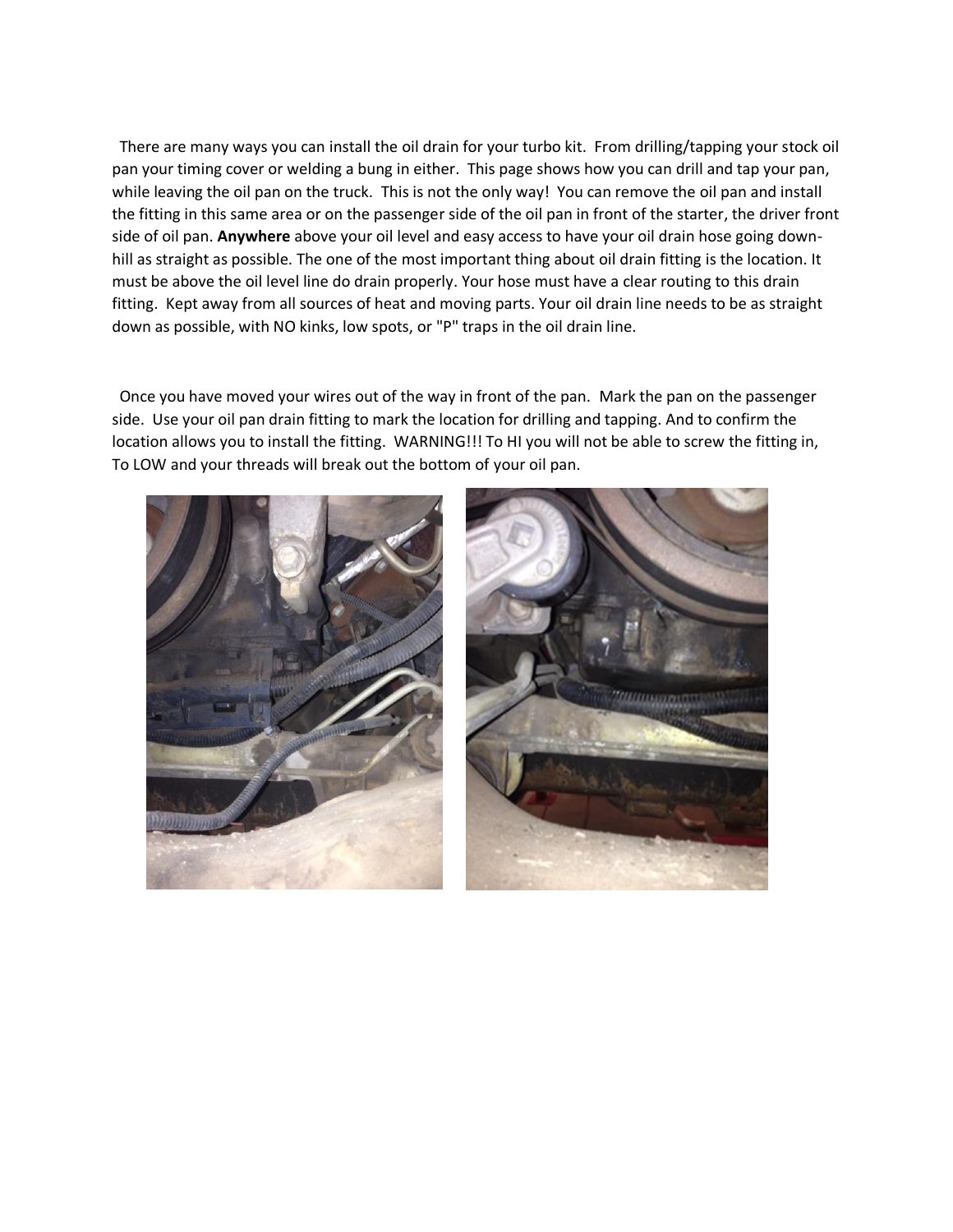Drill a small pilot hole using a rubber hose to act as stop so you do not punch all the way through. **GREAT CARE MUST BE TAKEN IN THIS STEP NOT TO ALLOW THE DRILL BIT TO GO DEEPER THAN THE PAN THICKNESS.!!!!!** YOUR OIL PICK IS ON THE OTHER SIDE IN THIS LOCATION.



Continue to step up your drill bit size up until you get to the proper 37/64 for the 3/8NPT tap. All drill bits need some type of stop so you do not plunge to deep. (we use 3 sizes when doing this job and grease on the drill bits. Grease is always used when drilling through or tapping the oil pan on the vehicle.

(Using grease on the tap.) Tap the pan a few threads, removing tap, then clean the tap and re-apply some grease and repeat cutting more threads each time. Until you get to the proper depth. Thread by hand then use a wrench. DO NOT RUN THE TAP ALL THE WAY IN. THIS WILL NOT ONLY DAMAGE YOUR PAN, YOUR FITTING WILL NO LONGER WORK AND YOU COULD DAMAGE THAT OIL PICK-UP ON THE INSIDE.! Trial fit using your oil pan drain fitting. The fitting should start 1.5-2. Once you confirm depth clean all the grease off the tap, the tapped hole, and the fitting. Making sure to remove all the shavings from inside the pan.